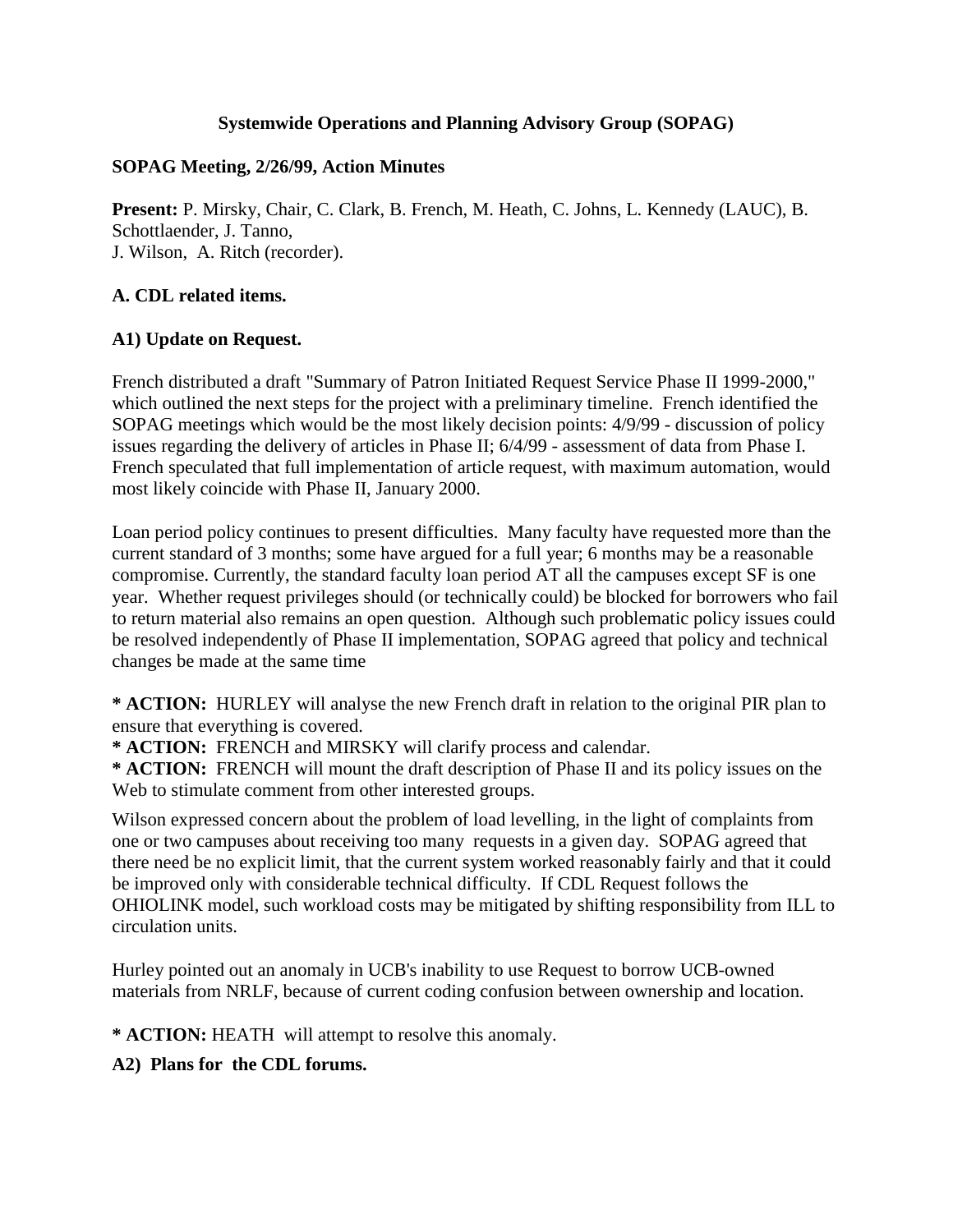French reported that the content of the CDL Forums (3/24 Oakland; 3/31 Irvine) is continuing to be adjusted to the tight schedule. The section on "open access" content will be attended by all participants. In view of the large size of the gathering and the complexity of such issues as: how best to collaborate to avoid redundant effort; the value and role of existing campus developments (such as INFOMINE); and the desirability and nature of future editorial control, SOPAG agreed that each campus should select a spokesperson on this topic. The section on shared collections will become one of the afternoon breakout sessions. SOPAG endorsed the proposed model of multiple simultaneous sessions.

The forums are expected both to inform and to gather advice, and so they require a large, organizationally diverse attendance. Hurley and Schottlaender both argued that allocating 15 places per campus unfairly disadvantaged the larger campuses. Ritch and Wilson agreed to report back within a week whether UCSC and UCSF need all their places. UCB would like 30 places and UCLA 25. If these numbers cannot be accommodated in the March sessions, Hurley suggested repeat sessions, within a month or two.

**\*ACTION:** FRENCH will ask CDL's John Ober, organizer of the forums, to see whether the facilities will allow the ceiling on attendance to be raised and to set a firm deadline for reporting the names of attending.

# **A3) Developing an OAC Content Thematic Taxonomy.**

Schottlaender distributed two versions of a "thematic taxonomy" of content for the Online Archive of California. The first, based on a preliminary scheme by Ritch drawn from the JSC survey results, had been distributed to the UC OAC list in late January, with a short period for suggestions of content to populate the proposed hierarchy. Based on the responses, the taxonomy had been expanded, with a wider and deeper hierarchy to accommodate a broad range of candidates, some 600 archival collections, measuring 10,000 linear feet, which fit the overarching concept of "California Sourcebook." The next challenge will be to identify and fund practicable projects. The OAC approach initially will favor sampling of collection parts, in order to illustrate the largest possible number of collections and to serve the broadest possible audience, as opposed to the complete conversion of large collections to serve the needs of relatively few scholars.

Mirsky indicated that UCSD's contribution had been inhibited by concern about property rights. Schottlaender had encouraged respondents not to worry about this issue, since OAC wanted to identify UC's most valuable content, to test the extent to which selective digitization conformed to fair use laws, and to discover collections which might serve as useful test cases. Ritch requested examples of boiler-plate language which might be used to allow donors unambiguously to permit digitization of their gifts.

Schottlaender reported that Jackie Dooley (UCI) would be leading a best practices workshop to promulgate desirable standards for conversion, and that he would be working with CDL's Architecture and Standards Group to ensure a smooth integration of these collections into the CDL framework.

## **B. TFER 2.**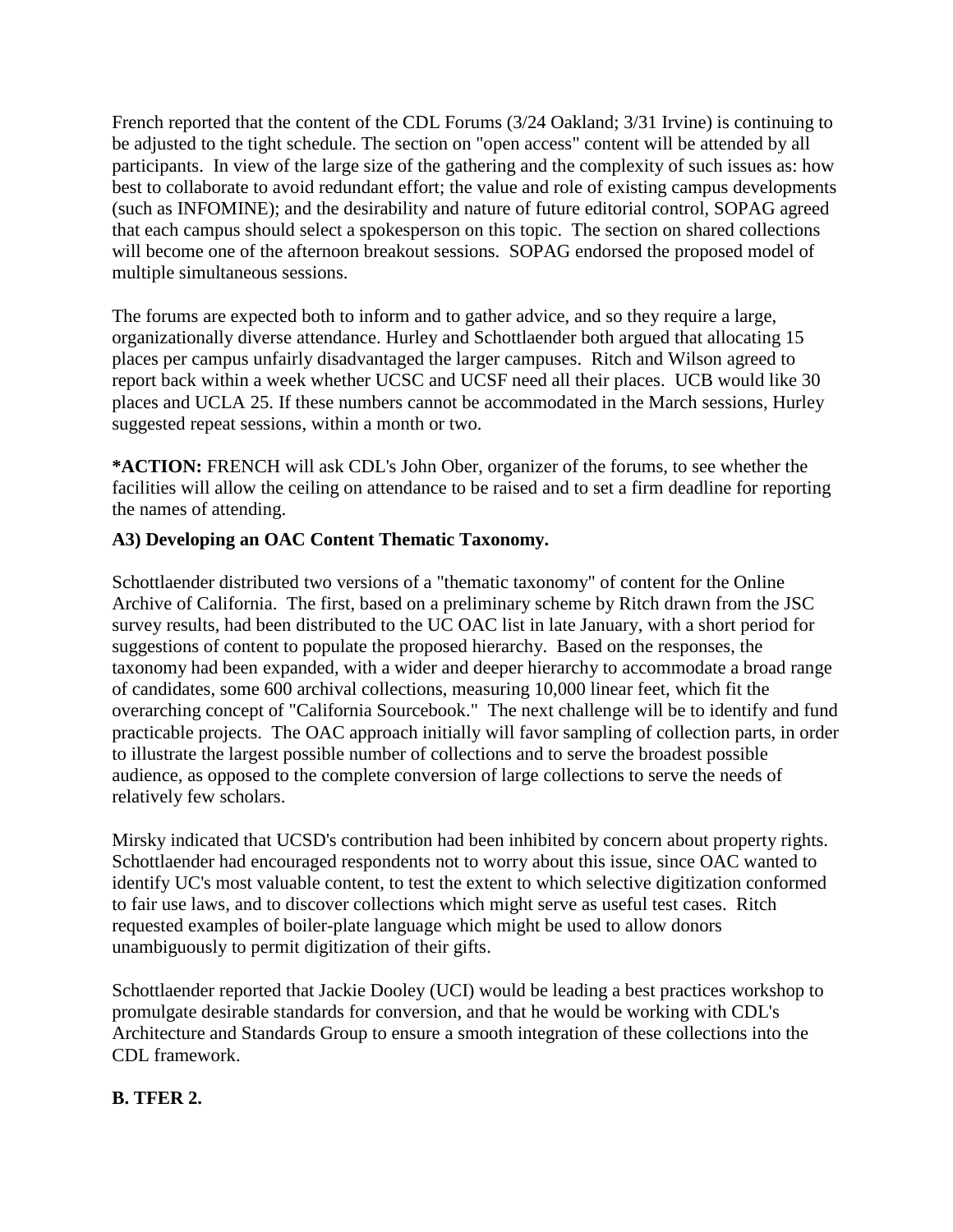Clark reported on the progress of the Task Force on Electronic Resources Cataloging (TFER2) in developing draft cataloging guidelines (now available for review and comment on the Web) and in preparing a draft survey for the UC Heads of Cataloging on campus preferences. SOPAG endorsed the proposed poll and recommended that it also be sent to members of HOTS and LTAG.

**\*ACTION:** CLARK will ask Pat French (UCD) and Lynne Hayman (UCSB) to distribute the poll immediately, and to present its results to SOPAG at its 4/9 meeting. Laine Farley (CDL) and Rebecca Doherty (CDL) will also be invited to attend

SOPAG recommended that the alternative displays which would result from various cataloging recommendations be exposed to the comment of public service staff. Johns observed that many public service people at Santa Barbara prefered the separate record as opposed to the single record approach which is the favored national standard. SOPAG reiterated our need for a strong report advocating a unified approach by the proposed UC central cataloging agency (CCA). SOPAG agreed that the costs of variant practices be transfered to the campus which insisted on them.

# **C. Task Force on Collection Management Strategies.**

Mirsky led a discussion of the draft charge to the "Task Force on Collection Management Strategies in the Digital Environment" distributed 1/29/99. There was general agreement that the title was misleading and needed to be made more descriptively precise, for example, "Task Force on Collaborative Strategies for Archiving Print." French identified some of the most important issues, among them the reliability of technology and access and the readiness of users to accept digital access and fewer print copies. Hurley and Johns anticipated resistance to the loss of printed resources, especially by faculty in the Humanities, but agreed that the conversation had to begin. Several members observed that the dollar and space savings would likely be minimal for the forseeable future and should not be used to justify budget reductions or delays in needed building improvements. Ritch and Kennedy urged that the implications of shared ownership of items deposited at the regional facilities be throughly explored, so that the campuses which discarded their copies would not be disadvantaged.

Several other wording changes in the draft charge were recommended.

**\*ACTION:** SCHOTTLAENDER will redraft the charge and redistribute it to SOPAG within a week.

## After the charge has been redistributed:

**\*ACTION:** SOPAG members will, by 3/31, send nominations for Task Force membership to Richard Lucier.

French asked for advice on the related issue of what to do with CD-ROMs and tapes, offered by some providers as permanent archival copies. One efficient solution was supported: UCB would place its copy in the NRLF; UCLA would place its copy in SRLF; other campuses could discard theirs; catalog records should indicate the RLF copies are archival copies. SOPAG recommended that this issue not be added to the above charge but be put on the agenda of the 4/29 joint meeting of the ULs and SOPAG.

## **D. JSC Update.**

French and Ritch reported on progress by the Joint Steering Committee on Shared Collections (JSC) in developing a list of about 8-10 commercial resources which had recommended by several groups in response to the Fall 1998 survey, and which fit JSC selection criteria. French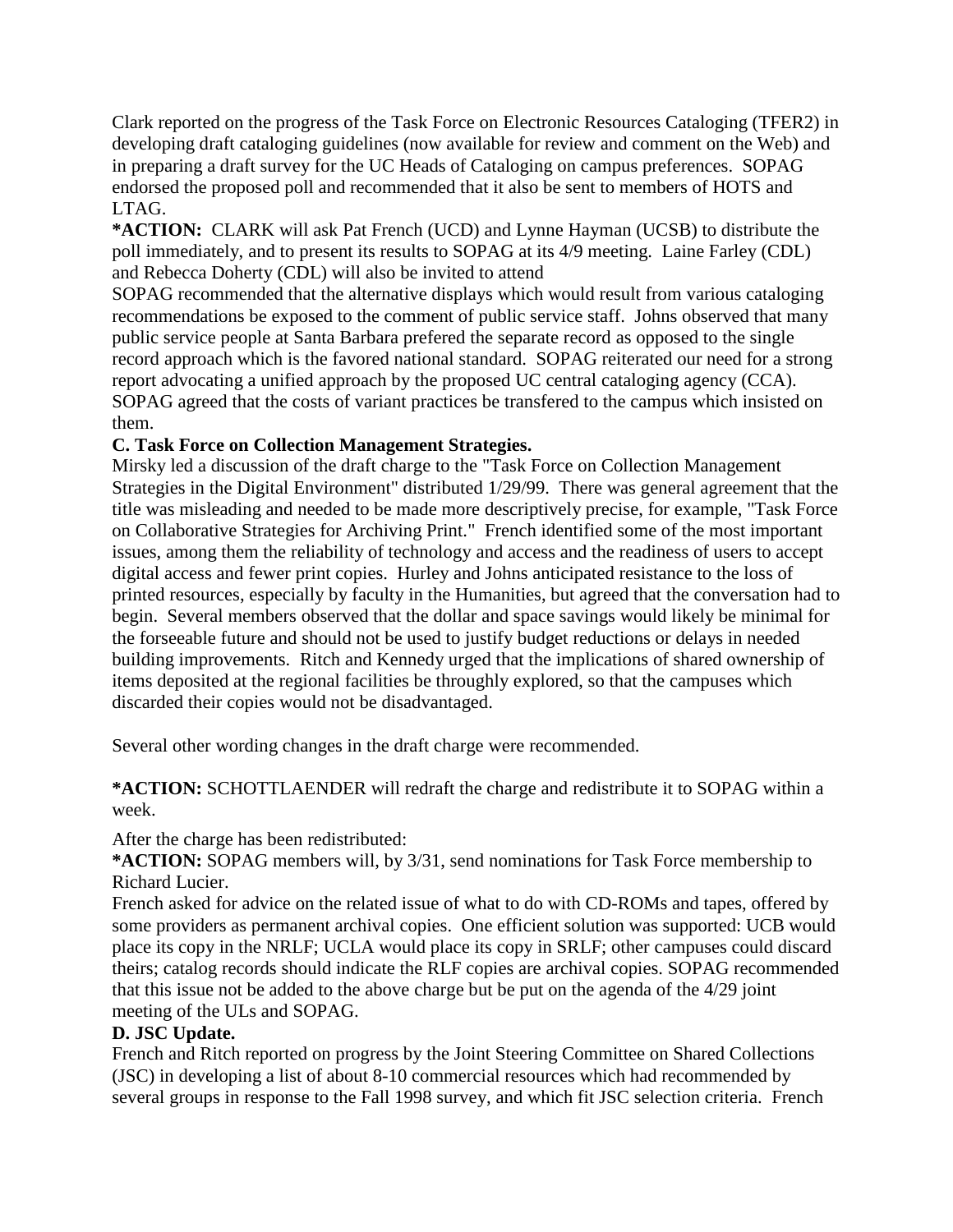reported that negotiations for PCI, LION and HARPWEEK had been recently consummated and these resources would soon be available to all UC users.

Karen Cargille (UCSD) in her role as CDL's acquisitions agent is assembling a list of crucial licensing terms and issues to be mounted on the web as a tool for UC people negotiating for digital resources.

French asked for clarification on campus acceptance of the Elsevier offer as the two-year-long negotatiation nears its conclusion. The following had indicated support: UCB; UCLA; UCSF; UCSB; and UCSC. Of the other campuses, most were likely supporters; UCR remained the least certain about sustainable funding.

## **E. Resource Sharing.**

Mirsky provided an update on Tricor and net lender issues. Due to some billing confusion some invoices were sent to the campuses, but CDL has agreed to pay Tricor for 1999 costs. Campuses will begin to pay these costs in 2000. The ULs plan to use 1997-98 data on ILL activity as the net lending benchmark for distributing future costs. However, the spreadsheets still need clarification, since the labels are misleading and the data are inconsistent.

#### **F. Systemwide Web Site for SOPAG, its Committees and Groups.**

Mirsky reported on the response from Gary Lawrence (UCOP) on SOPAG's request for systemwide web site for its documents with appropriate links to documents of its committees and groups. Lawrence's written response, shared after the meeting, agreed to the following points. CDL staff are willing to set up a generic server account for SOPAG, but SOPAG needs to designate its own Webmaster(s) who would be able to post HTML pages and other files within the directory authorized by the account. SOPAG would be entirely responsible for the editorial content. Lawrence would provide a link from the Systemwide Library Planning (SLP) web site to the SOPAG "home page." He invited SOPAG members to review the SLP homepage as context  $\langle$ www\_slp\_ucop\_edu.html>;  $\langle$ planning.html> at the next layer down is the current link page to other planning groups; <planning2.html> is a proposed revision which would incorporate the link to the SOPAG page; <UL Advisory Groups.htm> is a preliminary mockup of the SOPAG page, the appearance and content of which would be under SOPAG control.

# **G. All Campus Groups and Common Interest Groups.**

Mirsky led SOPAG through a review of the draft charges for three groups: the Heads of Special Collections; the UC "Resource Sharing Committee" (currently known as HOPS ILL Subcommittee); and the Heads of Circulation.

SOPAG endorsed the Heads of Special Collections (HOSC) as a Common Interest Group with a separate purpose and function from those of the UC Archivists Council. SOPAG, rather than CDC, will provide general oversight, since Special Collections also involves service and other roles.

**\*ACTION:** SOPAG MEMBERS will review the draft text more closely and send comments to MIRSKY who will then convey them to Jackie Dooley (UCI), Chair of HOSC.

SOPAG will discuss the draft charge of the UC Archivists Council at its next meeting.